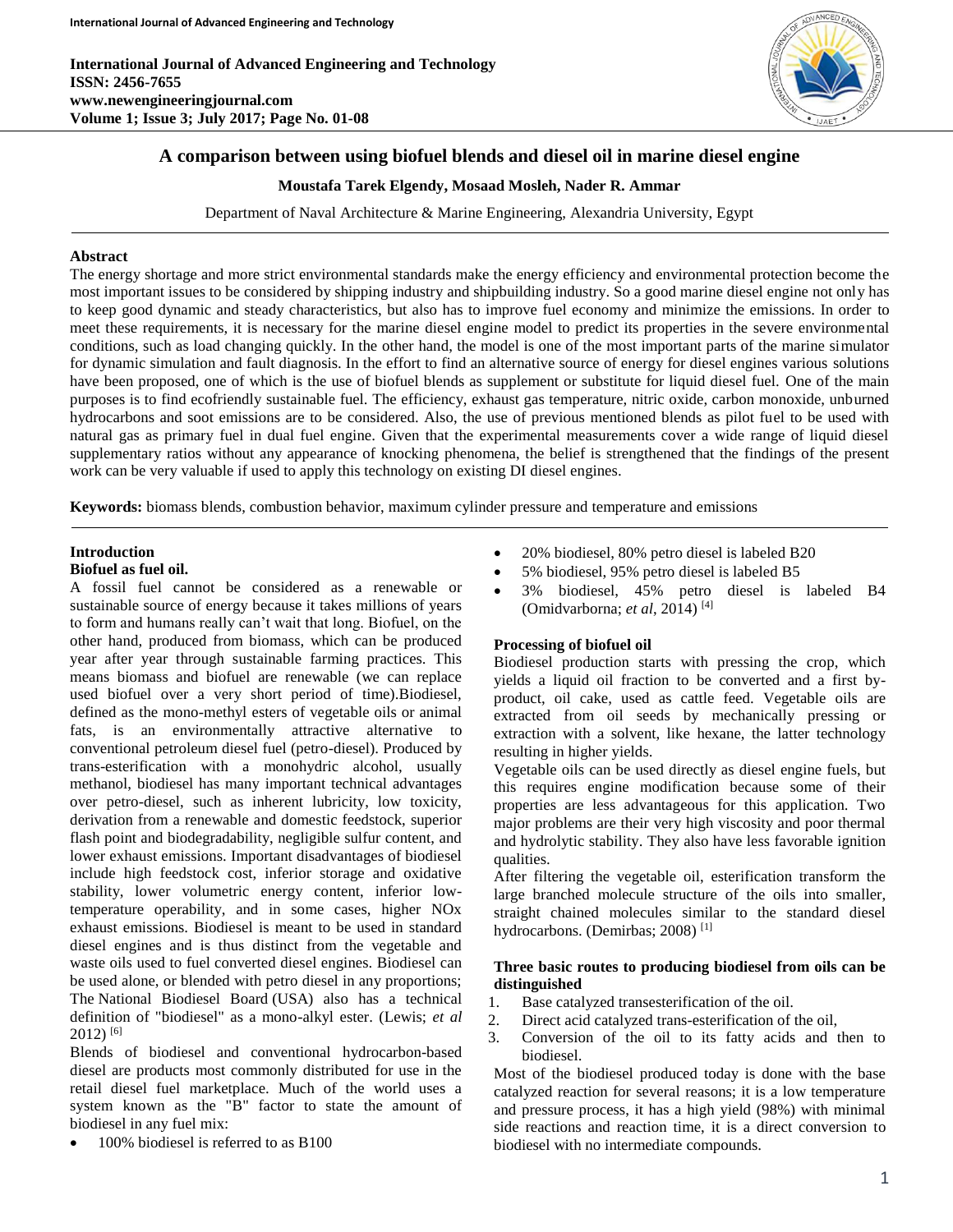This process takes place in a simple reactor system at low temperature (range 50-66 ºC) and pressure (around 1.4 bars). The first step in conversion process is the mixing of methanol and the catalyst, which is usually sodium hydroxide (caustic soda) or potassium hydroxide (potash). Excess methanol is added to ensure the total conversion of the triglycerides into esters. The catalyst/methanol mixture is fed into a closed reactor vessel, which prevents the loss of alcohol, and then the vegetable oil is added to the reactor. The reaction mixture is left to settle in the vessel for 1 to 8 hours.

After being separated from the glycerin, the methyl esters are purified. By means of a washing process, residual catalyst and soaps are removed. The purity of the esters produced in this way amounts to about 98%. This can be improved further by distillation. The end product is an amber-yellow colored liquid with a strongly reduced viscosity.

As an indication regarding the proportions in the reaction, 100 units of fat or oil (e.g. rapeseed oil) react with 10 units of a short chain alcohol in the presence of a catalyst (usually sodium or potassium hydroxide) to produce 10 units of glycerin and 100 units of biodiesel.



**Fig 1:** Simplified representation of the biodiesel conversion process from vegetable oil (source: europia.org)

Due to their physical and chemical properties, biodiesel fuels are appropriate for combustion in compression-ignition engines (diesel engines). One important difference is the lower heating value of biodiesel, due to the much higher oxygen content compared to standard diesel. Therefore, a higher volume of biodiesel is required to provide the same global energy output than conventional diesel.

Two other important parameters influence the interaction between biodiesel and the engine: the stability and the viscosity. Viscosity, which is higher for biodiesel than for standard diesel, affects the atomization of the fuel during injection. Below 0°C, problems also occur with the supply of biodiesel from the tank to the engine and the cold start behavior of the engine. These problems can be solved by fuel heating or adding additives, such as flow enhancers. Biodegradability is very favorable from the environment perspective, but it also means that the fuel is less stable; thus, storage of FAME requires special attention.

Biodiesel production began in Austria in 1988 with a 500 t/y plant owned by a farmers' co-operative. Other plants soon followed, and the first industrial-scale biodiesel plant, with a capacity of 10000 ton annually, started up in Austria in 1991. In the following years larger plants were established all over

Europe. Examples are Livorno-Italy (up to 80000 ton annually), Rouen-France or Rotterdam-Netherlands (800000 ton annually). The European Union is today the principal region in the world having developed the biodiesel sector. Europe produced 9,187,000 tons of biodiesel fuel in 2012, representing an average annual increase of 57% over the last 5 years. Even though there is currently a production overcapacity in Europe, numerous new units should be created over the next years to meet the requirements of the European directive on biofuels. The leading European biodiesel producer is Germany, with a production of 2,492,000 tons. (Source: European biomass industry association)

Since biodiesel fuels have similar fuel properties compared to diesel, it can be mixed with fossil diesel in any proportion for application in conventional diesel engines. Nevertheless, there is some evidence that FAME attack some plastic materials used for seals, hose, paints and coatings. For this and other reasons, it is generally accepted that mixtures of standard diesel with up to 30% FAME (by volume) can be used in existing diesel engines, but there are concerns about the interaction of higher percentage blends with the components of the fuel injection system. For example, in the case that 100% RME is to be used, a number of relatively minor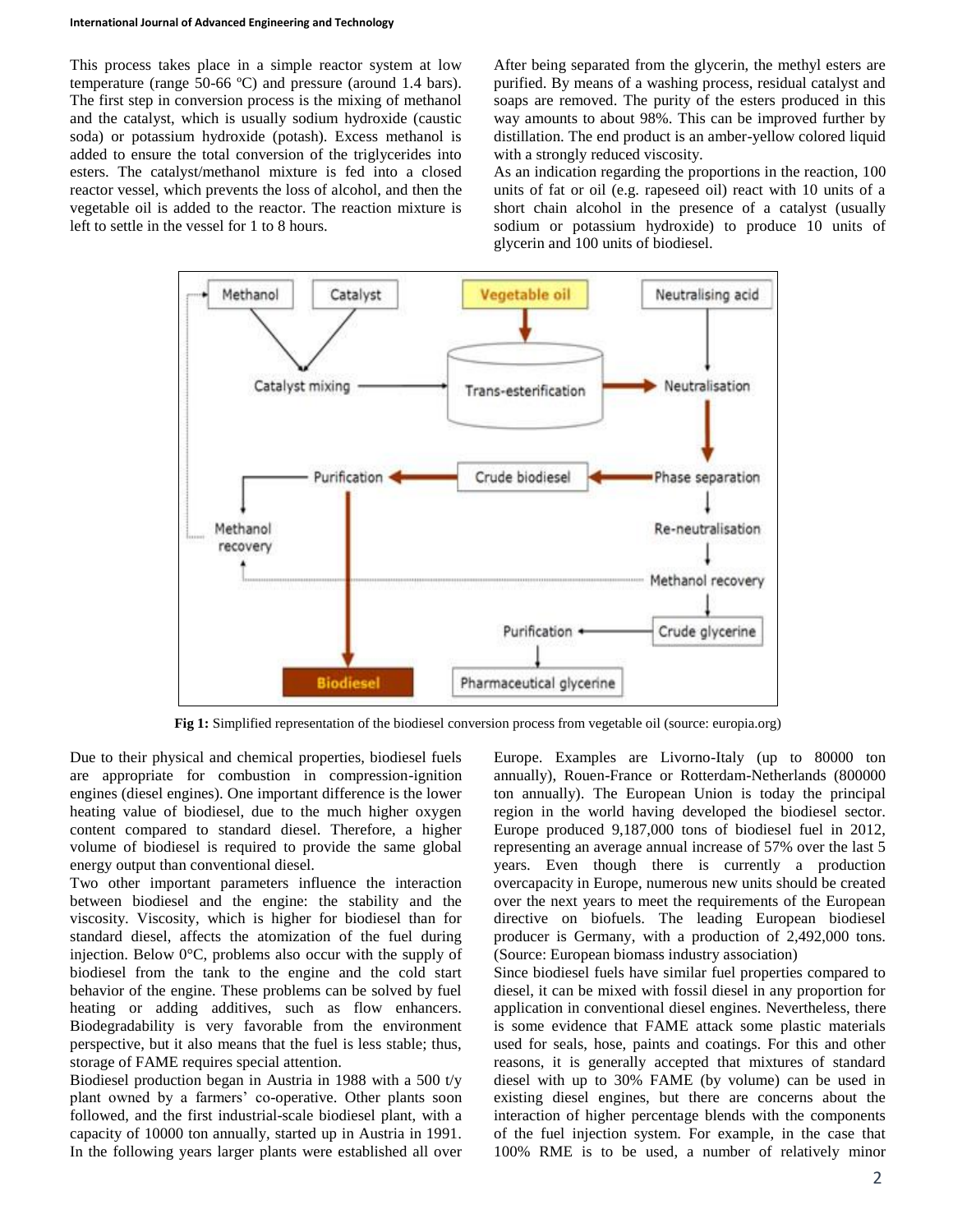changes in the engines are required. Engine manufacturers often recommend not applying mixtures in their engines with a proportion of RME higher than, for example, 5%. A reason for this is that the certification level for the engine with regard to NOx emissions can be exceeded when a large proportion RME is used. Moreover, the durability of the engine cannot be guaranteed if the engine is run with any other fuel than the one it is constructed, tested and certified for. Many diesel engine producers are working on an (improved) application of biodiesel. The present diesel market is completely dominated

by fossil fuel. Biodiesel is an environment-friendly fuel with clear and substantial advantages over conventional diesel, but even at full production it could only ever meet around 8% of the diesel market. Market niches should therefore be identified where the distinctive benefits of biodiesel will be best appreciated. Alternatively, biodiesel can simply be blended with fossil diesel, as in France. This approach retains many of the overall advantages of biodiesel, without requiring customers to be aware of what they use. (Source: European biomass industry association)

| <b>Fuel properties</b>                            | <b>Diesel</b> | <b>RME</b>  | <b>SME</b>  |
|---------------------------------------------------|---------------|-------------|-------------|
| Molecular weight [kg/k mol]                       | $170 - 200$   | ~100        | ~10         |
| Density [kg/l] at $15^{\circ}$ C                  | 0.84          | 0.88        | 0.87        |
| Oxygen content [ $wt-%$ ]                         | $0 - 0.6$     | $9 - 11$    | $10 - 11$   |
| Lower Calorific Value [MJ/kg] at 15°C             | 42.7          | 37.3        | 32          |
| Lower Calorific Value [MJ/l] at 15°C              | 35.7          | 32.8        |             |
| Cetane number                                     | 50            | $51 - 58$   | $46 - 67$   |
| Stoichiometric air/fuel ratio [kg air/kg fuel]    | 14.5          | 12.3        | 12.6        |
| Kinematic viscosity [ $mm2/s$ ] at $20^{\circ}$ C | 4             | $4.5 - 7.4$ | -           |
| Flash point [°C]                                  | 77            | 91 - 179    | $110 - 174$ |

**Table 1:** Relation between DO, RME and SME

*Source:* European biomass industry association

| Table 2: Relation between DO, JME |  |  |  |  |
|-----------------------------------|--|--|--|--|
|-----------------------------------|--|--|--|--|

| <b>Fuel properties</b>                         | <b>Diesel</b> | JME     |
|------------------------------------------------|---------------|---------|
| Molecular weight [kg/kmol]                     | $170 - 200$   | 290     |
| Density [kg/l] at 15°C                         | 0.84          | 0.866   |
| Oxygen content [wt-%]                          | $0 - 0.6$     | 5       |
| Lower Calorific Value [MJ/kg] at 15°C          | 42.7          | 38.4    |
| Lower Calorific Value [MJ/l] at 15°C           | 35.7          | 47.6    |
| Cetane number                                  | 50            | 55-63.5 |
| Stoichiometric air/fuel ratio [kg air/kg fuel] | 14.5          | 14.4    |
| Kinematic viscosity [mm2/s] at 20°C            |               | 31.6    |
| Flash point [°C]                               |               | 91      |

*Source:* European biomass industry association

As a biofuel, biodiesel has high amounts of oxygen. When this fuel is mixed with pure diesel, the existence of extra oxygen will improve the combustion properties of pure diesel as well as the combustion quality of the engine in the power phase. However, extra oxygen is desirable only to a specified amount; when it is increased; some of the thermo-physical properties such as heating value, octane number, density, and viscosity are negatively affected. These factors not only increase fuel consumption, but also worsen the combustion quality. (Fernando, *et al* 2004) [2]

### **Case Study**

This work is based on the experimental studies carried by Mahmoud Abbas at the Arab Academy For Science and Technology and Maritime Transport work shop to study the effect of using Jatropha methyl ester instead of using diesel oil to check the effect on combustion process and the knocking phenomena (if occurs). (M. Abbas*; et al* 2014) [3] .

**Table 3:** Engine Specifications

| <b>Maker</b>       | <b>Apan Diesel India</b> |
|--------------------|--------------------------|
| <b>Rated Power</b> | 7.5 KW                   |
| Rated speed (RPM)  | 1500                     |
| No. of cylinder    |                          |
| Type of aspiration | Natural aspiration       |
| Cooling medium     | Air                      |
| Cycles             | 4-strokes                |
| Bore               | 110 mm                   |
| Stroke             | $102 \text{ mm}$         |
| Compression ratio  | 16.5                     |
| Cubic capacity     | 896 cc                   |

**Table 4:** Gen. Specifications

| <b>Maker</b>       | Kaijeili Group China ST-7.5 |
|--------------------|-----------------------------|
| Type               | A-C synchronous             |
| <b>Rated Power</b> | 7.5 KW                      |
| Voltage            | 220 V                       |
| Current            | 34.1 Ampere                 |
| Power factor       | 1.0                         |
| Frequency          | 50 Hz                       |
| Speed (RPM)        | 1500                        |

The experiment was set up as the engine was coupled to electric dynamometer, where the later was connected in turn to a 6KW resistive lighting loads where the engine was loaded by 4 steps load each of which was 1.5KW. A tank and flow metering system was used to measure the flow of different blend samples.

**Table 5:** Measurements

| Item to be measured | <b>Measurement method</b> |
|---------------------|---------------------------|
| Air mass flow rate  | 2 orifice and manometer   |
| Fuel mass flow rate | Calibrated burette        |
| <b>RPM</b>          | Optical tachometer        |
| Cylinder P max      | Indicator gauge           |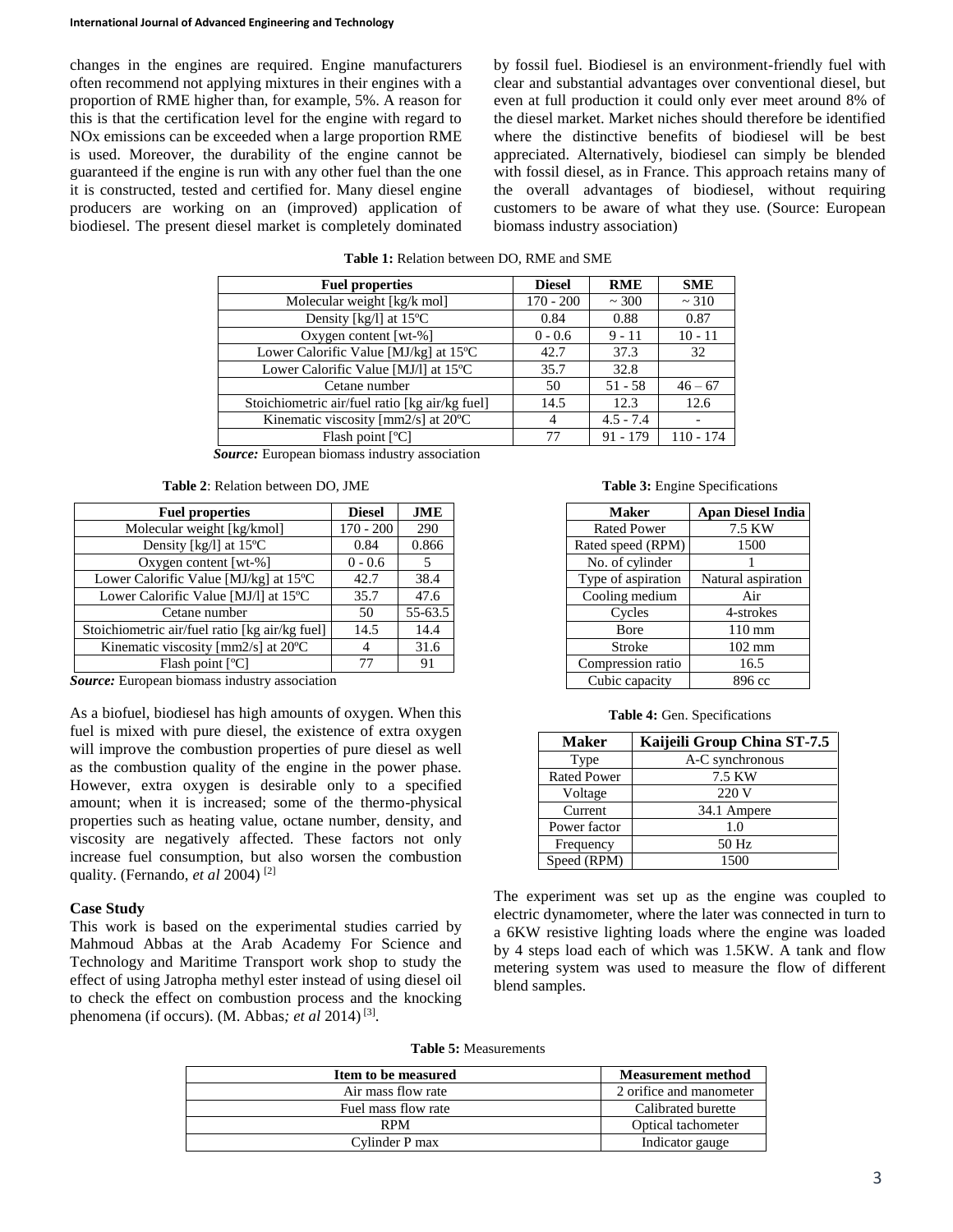#### **Model Validation**

First as per experiment the diesel engine was started on diesel till warmed up then went on loads using pure diesel oil, after which engine was operated on Jatropha biodiesel oil at the same loads to study the difference performance parameters. In the present study the results of the experimental work was compared with the results obtained from DIESEL-RK program for validation.

Crank angle curve is very important as using this curve facilitates the prediction of proper timing for injection, injection periods, different combustion periods, and cylinder pressure for any diesel engine. Maker of diesel engines measure these curves and draw them in the manuals to compare the performance at different running conditions with the ideal curve drawn in the manual.

To predict the model, the experimental results were used as boundary condition for the model and the results after running the model so as to compare them with the results already given by the maker in the manual such that if an agreement established between both of them, the model can be used in any test and validation occurs.

The model results at high load (at 6 KW) shows good agreement with the maker curve for the maximum pressure as the maximum pressure for the maker was 80 bar and for model was 86.265 bar which equals only 6.265 bar more than maker curve providing accuracy of 93% for running on D.O. The study shows also that both maker and the model show nearly the same pressure trend until the ignition which means that the compression pressure and the increase in the peak pressure are almost the same.

Pure diesel oil was compared to biofuel blends; Jatropha methyl ester JME B100, rapeseed methyl ester RME B100 and soybean methyl ester SME B100. Also, to study the effect of introducing different concentration of diesel oil with biofuel blend; Soybean methyl ester SME B40 and B20. All the previous blends were studied as major fuel in the model.

**Table 6:** Validation for diesel oil

| <b>Parameter</b>         |        | Model value   Experimental value | Error $%$ |
|--------------------------|--------|----------------------------------|-----------|
| P. maximum               | 86.265 | 80                               | 93%       |
| T. maximum               | 1241.7 | 1200                             | 96.6%     |
| NO <sub>x</sub> emission | 900    | 000                              | 90%       |

**Table 7:** Validation for Jatropha methyl ester

| Model value<br><b>Parameter</b> |        | Experimental value | Error % |
|---------------------------------|--------|--------------------|---------|
| P. maximum                      | 83.353 | 76                 | 91.17%  |
| T. maximum                      | 1174.5 | 1280               | 91.75%  |
| NO <sub>x</sub> emission        | 1000   | 900                | 90%     |

At simulation of nitrogen oxides formation it is accepted that the cylinder is divided into two zones: zone of fresh charge and zone of burnt gas. Zone of fresh charge consists of air, fuel and residual gas. Before combustion fresh charge zone is alone. During combustion a volume of burnt gas zone increases. At calculation of combustion there is an assumption that a local air-fuel equivalence ratio at combustion varies linearly from initial value  $A/F$  initial  $\lt 1$  up to 1. Current value of air-fuel equivalence ratio at combustion  $A/F_c$  is a function of crank angle and  $f_z$  is combustion duration as crank angle,

$$
AF_c = AF_{ini} + \frac{1 - AF_{ini}}{\varphi_r} \varphi,
$$

Features of a designed procedure are:

Step by step calculation of equilibrium composition of combustion products for eighteen species in the burnt gas zone (Zvonov; 1973) [7] .

Kinetic calculation of thermal nitrogen oxides formation with chain Zeldovich mechanism (Zeldovich; 1966) [8]

As for requirements of combustion of propellants in explosion engines defining the formation "thermal" NO is, in tendered model all calculations are yielded on the thermal mechanism. Because in engine a "thermal" NO are main, in simulation model all calculations are carried out with thermal mechanism. The oxidizing of nitrogen will be on the chain mechanism, basic reactions are:

$$
O_2 \langle \Rightarrow 2O; \tag{1}
$$

$$
N_2 + O \leq N_2 + N;
$$
  
\n
$$
N + O_2 \leq N_2 + O_2.
$$
  
\n
$$
(2)
$$
  
\n
$$
(3)
$$

The calculation of NO formation with equation of the chain mechanism is carried out for the zone of combustion, and then the medial NO concentration over whole combustion chamber is determined. Volume concentration of NO in combustion products formed in a current calculation step is defined with

$$
p \cdot 2,333 \cdot 10^{7} \cdot e^{-\frac{38020}{T_{\text{ca}}}} \cdot r_{N_{\text{geq}} \cdot r_{Oeq}} \cdot \left[1 - \left(\frac{r_{\text{NO}}}{r_{\text{NOeq}}}\right)^{2}\right] \frac{1}{1 - r_{\text{NOeq}}}.
$$

$$
RT_{\text{ca}} \cdot \left(1 + \frac{2346}{T_{\text{ca}}} \cdot e^{\frac{3365}{T_{\text{ca}}}} \cdot \frac{r_{\text{NO}}}{r_{O_{\text{geq}}}}
$$

equation:

Where: p is a cylinder pressure, Pa;  $T_{cz}$  is a temperature in a burnt gas zone, K; R is a gas constant, J/(mole K); w is an angular crank velocity, 1/sec;

 $r_{NO \text{ eq}}$ ,  $r_{N2 \text{ eq}}$ ,  $r_{O \text{ eq}}$ ,  $r_{O2 \text{ eq}}$  are equilibrium concentrations of an oxide of nitrogen, molecular nitrogen, atomic and molecular oxygen, accordingly.

The equilibrium concentrations of 18 species are calculated on every time step. List of species includes: O,  $O_2$ ,  $O_3$ , H,  $H_2$ ,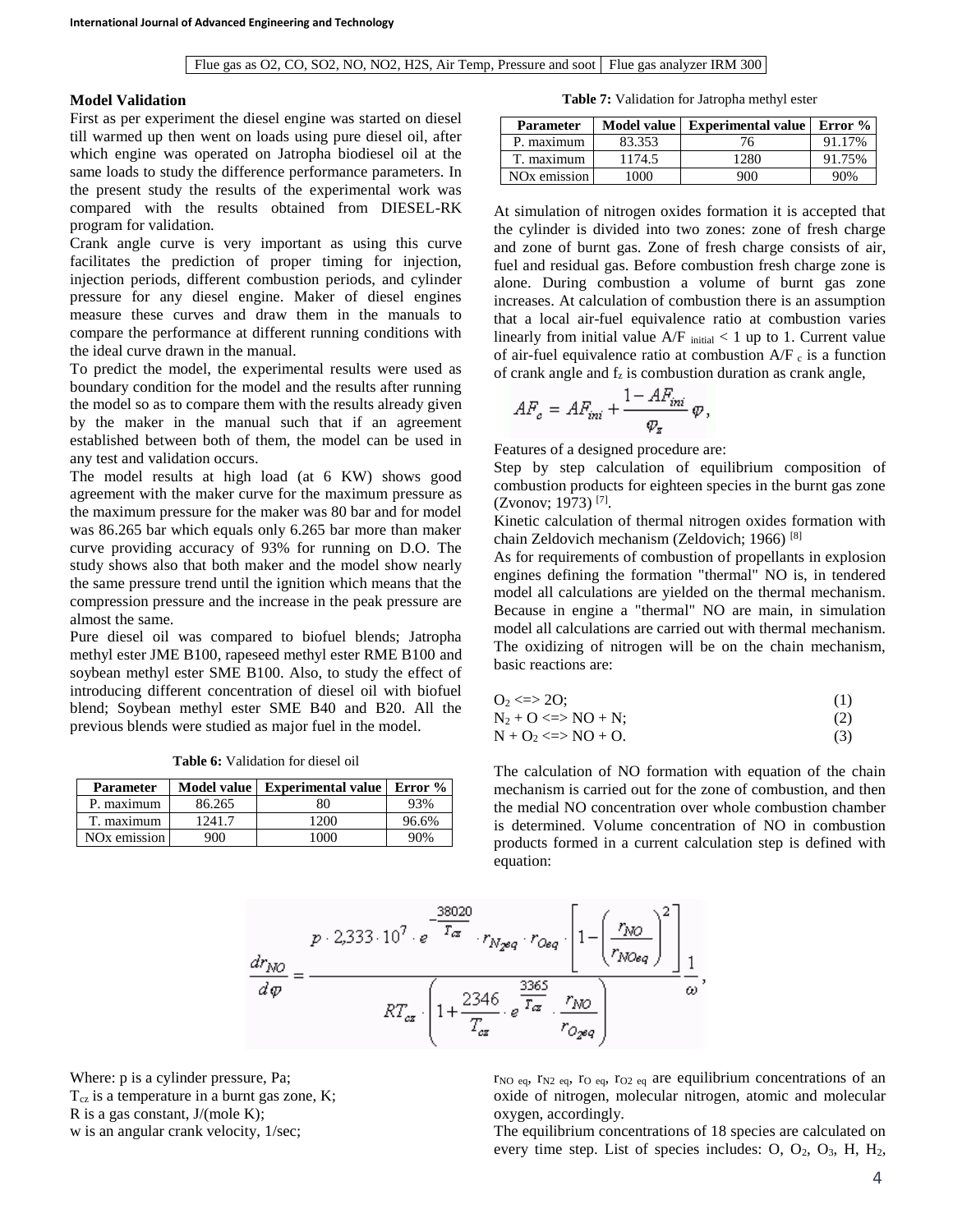OH, H<sub>2</sub>O, C, CO, CO<sub>2</sub>, CH<sub>4</sub>, N, N<sub>2</sub>, NO, NO<sub>2</sub>, NH<sub>3</sub>, HNO<sub>3</sub>, HCN. Overall system of equations includes: 14 equilibrium equations, 3 equations of material balance, and Dalton equation.

NO concentration in a cylinder:  $r \text{ NO } c = r \text{ NO } r$  bc, and r bc is a fraction of burnt gas in a cylinder.

NO concentration in a "dry" burnt gas of a cylinder: r NO  $_{\text{div}} = r$  $NO / (1 - r_{H2O}),$ 

where:  $r_{H2O}$  is a volume fraction of water vapor in a combustion chamber.

Specific NO emission, g/kWh:

$$
e_{NO} = \frac{30 \; r_{NO} \; M_{bg}}{L_c \, \eta_{\mu}} 3600000 \; ,
$$

Where:  $M_{bg}$  is a mass of burnt gas in a cylinder at the end of combustion, k mole;

L<sub>c</sub> is working cycle work, kJ,

 $\Pi_M$  is a mechanical efficiency of engine.

**Comparison between D.O and Biodiesel Fuels Using P-Curves:**



**Fig 2:** Shows the Pressure versus Crank angle curve.

Fig. 1 shows comparison between Pressures versus crank angles for D.O and Biodiesel blends after running the theoretical analysis of the model. The model curve shows that the maximum pressures are as per the following table

| Table 8: represents the P-max for different blends. |  |
|-----------------------------------------------------|--|
|-----------------------------------------------------|--|

| Blend                                 |  | $D.O$   JME   RME   SME B100   SME B40   SME B20 |                   |        |
|---------------------------------------|--|--------------------------------------------------|-------------------|--------|
| P max. bar   86.265   83.353   86.161 |  | - 80.328                                         | 82.O <sub>3</sub> | 79.157 |

The deviation between the different blends is not exceeding 6bar which shows a good agreement between them also it indicates that the knocking phenomena will not be anticipated at using biodiesel blends of different concentration of diesel oil in the blend.

The slight variation between D.O and biodiesel blends is related to difference of Cetane number, higher viscosity and volatility of blends which provide them poor atomization compared to D.O.

The highest value found to be for rapeseed methyl ester with 86.161bar followed by Jatropha methyl ester with 83.353bar then soybean methyl ester found to be 80.328bar. Also, it is found that the concentration of diesel oil within the blend has an influence on the pressure arising from combustion inside the cylinder which is obvious in the table 7-1 as 100% soybean methyl ester has 80.328bar while increasing concentration of diesel to 40% increases pressure to 82.03bar in case of SME B40 while the best found for diesel 20% as SME B20 79.157bar.

The model results at high load ( at 6 KW) shows good agreement with the maker curve for the maximum pressure as the maximum pressure for the maker was 80 bar and for model was 86.265 bar which equals only 6.265 bar more than maker curve providing accuracy of 93% for running on D.O. The study shows also that both maker and the model show nearly the same pressure trend until the ignition which means that the compression pressure and the increase in the peak pressure are almost the same.

It is noted that with varying the orifice diameter of the injector; the variation is higher in case of biomass blend compared to diesel oil. Smaller nozzle diameter corresponds to greater cylinder pressure, greater rate of pressure increase and larger amount of premixed burning of both fuels.

Also, while trying the model on different timing; it was noted that there is great effect on maximum combustion pressure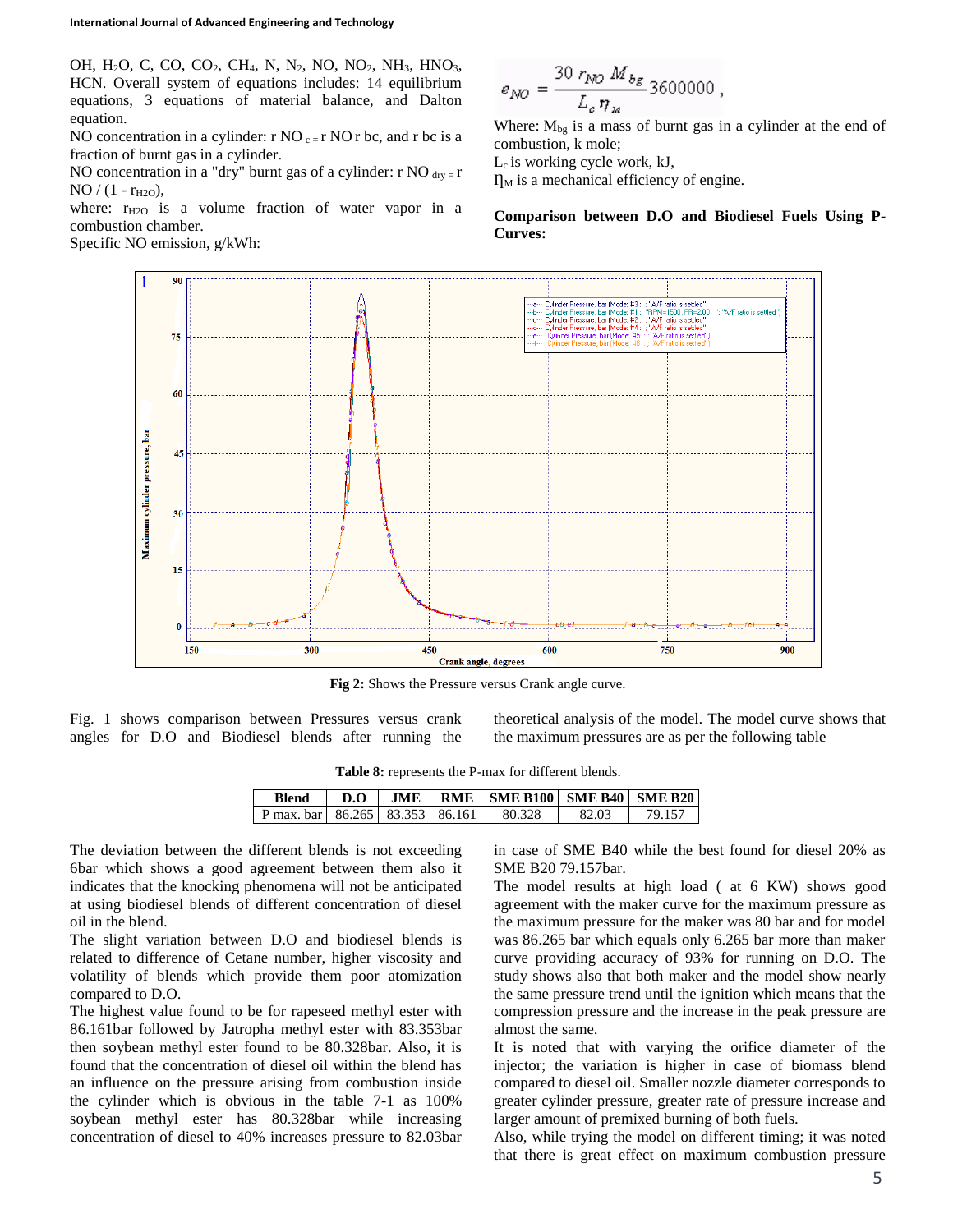which was greater in case of biomass blends compared to diesel oil.

### **Comparison between D.O and Biodiesel Fuels Using T-Curves**



**Fig 3:** Shows the Temperature versus Crank angle curve.

It is very difficult to compare between the model results and the experimental result simply because measuring the maximum cylinder temperature in the model was not possible. Fig.2 comparison between diesel oil and different biodiesel blends of different concentrations to study the difference in maximum temperature in the different cases and the results were as per the following table:

| Blend                               | D.O |  | $JME \perp RME \perp SME b100 \perp SME B40 \perp SME B20$ |        |        |
|-------------------------------------|-----|--|------------------------------------------------------------|--------|--------|
| T max. K   1241.7   1174.5   1226.7 |     |  | 1099.2                                                     | 1203.1 | 1181.9 |

|  |  |  | Table 9: Represents the T-max for different blends. |  |
|--|--|--|-----------------------------------------------------|--|
|--|--|--|-----------------------------------------------------|--|

From the previous table it is obvious that the difference across different temperature was very small not exceeding 100k so therefore there is a good agreement between diesel and biodiesel blends. Also the trend of the temperature increase was in the same boundaries. Pure diesel found to have the highest maximum temperature of 1241 K followed by rapeseed methyl ester 1226 K then Jatropha methyl ester 1174 K.

The effect of concentration of diesel in the concentration on the maximum temperature of the blend is obvious as pure soybean methyl ester SME B100 has maximum temperature of 1099K while increasing diesel content by 20% increases maximum temperature to 1181 and further increase to 40% lead to increase of temperature to 1203K.

Science biofuel blends have higher ignition delay more than diesel oil which indicates shorter ignition delay in biofuel blends and better premix combustion phase for such blends compared to diesel oil.

It was noted that while varying the nozzle diameter of injector there was greater effect on maximum combustion pressure in case of biomass blends compared to diesel oil that's arising from the characteristic of biomass in atomization which is worse compared to diesel oil. The smaller the nozzle the greater amount of premixed burning.

### **Comparison between D.O and Biodiesel Fuels Using Nox-Curves**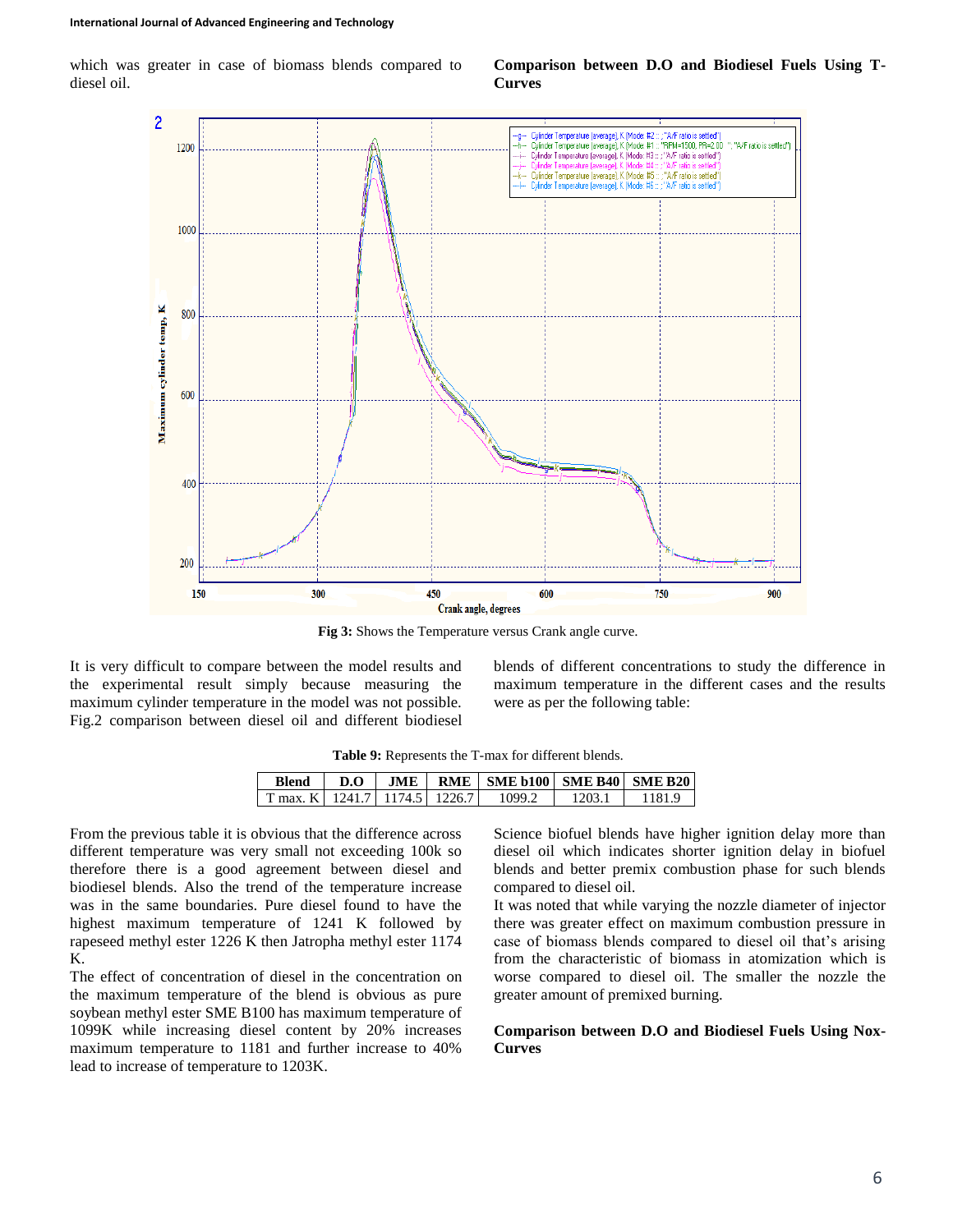

**Fig 4:** Relation between NOx versus crank angle for different blends

Fig.3 shows the model results for different blends with compared to diesel oil one. Since the experimental results obtained showed that NOx emissions for diesel oil was about 940 ppm and that for JME was about 1000 ppm. The results of the model using different blends were as the following table

Table 10: represents the P-max for different blends.

| <b>Blend</b>                             |  | $D.O$ JME RME SME b100 SME B40 SME B20 |      |  |
|------------------------------------------|--|----------------------------------------|------|--|
| NO <sub>x</sub> ppm   1063   1180   1417 |  | 1494                                   | 1449 |  |

Therefore, there is a good agreement between the difference between the result obtained experimentally and the result obtained by running the model. Also biodiesel blends show to be in accordance with IMO regulations regarding to NOx emissions globally. The results are not encouraging regarding environmental view but it shows that biodiesel blends can be used as alternative fuel within the limits of IMO regarding to MARPOL 73/78 convention and it amendments. Also, it is obvious that higher oxygen concentration in biodiesel blends causes increase in the produced NOx.

Biodiesel and its blends in general are known to produce lower carbon monoxide, soot, hydrocarbon emissions, and higher NO*<sup>x</sup>* emissions compared with regular diesel. Because of the lower heating value of biodiesel, more biodiesel should be burned to produce the equivalent energy of ULSD (ultralow sulphur diesel). Also, due to the presence of high oxygen content in biodiesel fuels, generally biodiesel fuels emit more  $NO<sub>x</sub>$  than regular diesel for the same heat generation. The reduction of  $NO<sub>x</sub>$  emissions is one of the most important technical challenges facing biodiesel, especially in light of the increasingly stringent exhaust emission regulations. NO*<sup>x</sup>* formation during biodiesel combustion is associated with a number of factors such as the property of biodiesel and combustion conditions. Combustion temperature influences

thermal NO*<sup>x</sup>* emissions. Therefore, low-temperature may help thermal  $NO<sub>x</sub>$  reduce during combustion, leading to lowtemperature combustion or LTC technology. (Omidvarborna; *et al*. 2015) [5]

#### **Conclusions**

This theoretical study disclose the effect of combustion on using diesel oil compared to different biofuel blends of different concentrations as Jatropha methyl ester (JME), rapeseed methyl ester (RME) and soybean methyl ester (SME) and with different concentrations as SME100, SME40 and SME20 on the combustion behavior in terms of cylinder maximum pressure, cylinder maximum temperature and nitric oxide emissions produced. It was conducted the absence of knocking phenomena across the results of all cases and all operational mode even at high load which is the study case 6KW. Also, the emission found to be in accordance with MARPOL regulation ANNEX VI regarding prevention of air pollution.

It is clear that with higher Cetane number presents in biofuel blends as JME and RME participates in shorter ignition delay which is presented in delay increase of pressure and temperature of biodiesel blends compared to diesel oil where